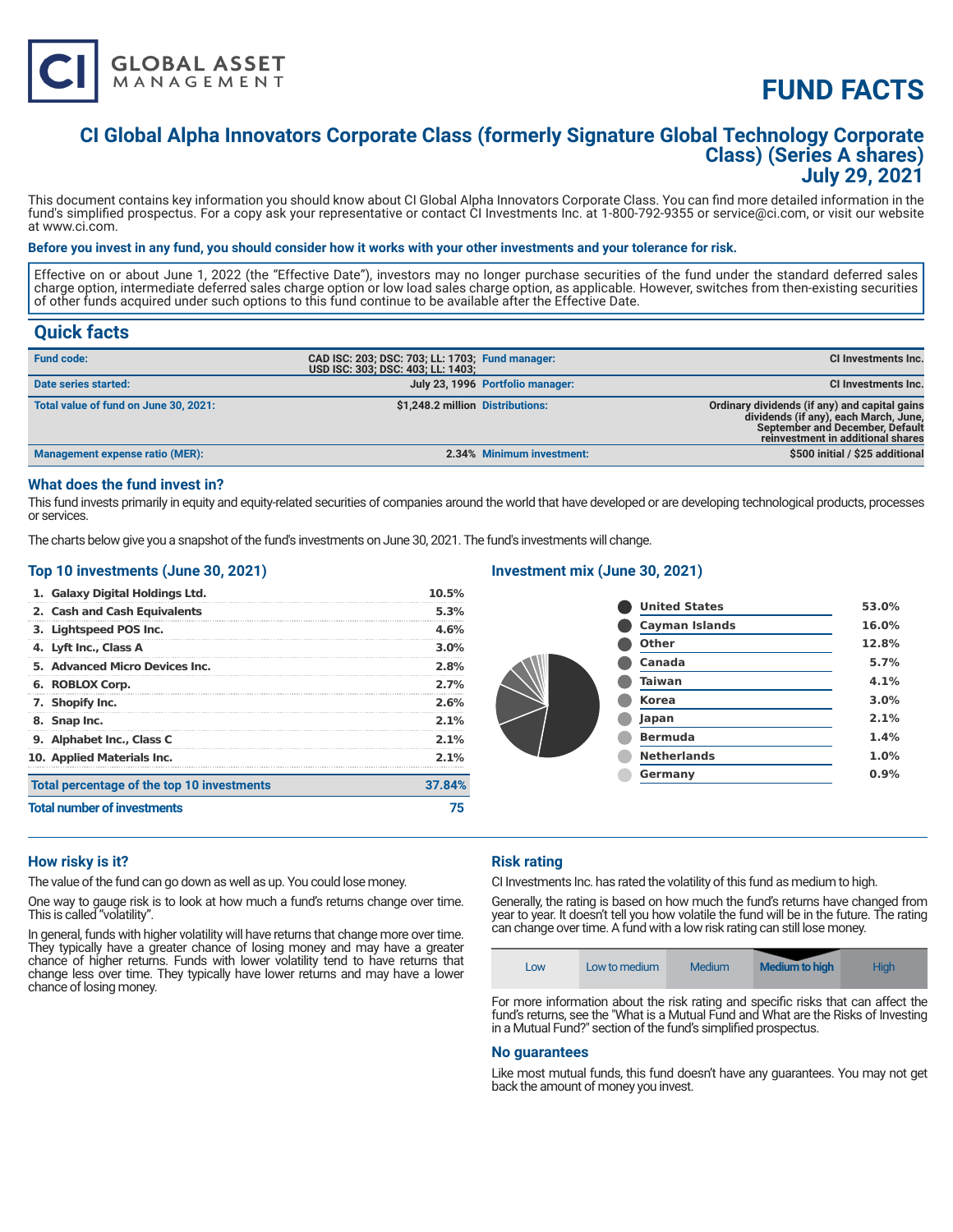# **CI Global Alpha Innovators Corporate Class (formerly Signature Global Technology Corporate Class) (Series A shares)**

# **How has the fund performed?**

This section tells you how Series A securities of the fund have performed over the past 10 calendar years. Returns are after expenses have been deducted. These expenses reduce the fund's returns.

#### **Year-by-year returns**

This chart shows how Series A securities of the fund performed in each of the past 10 calendar years. This fund series dropped in value in 1 of the last 10 calendar years. The range of returns and change from year to year can help you assess how risky the fund has been in the past. It does not tell you how the fund will perform in the future.



#### **Best and worst 3-month returns**

This table shows the best and worst returns for Series A securities of the fund in a 3- month period over the past 10 calendar years. The best and worst 3-month returns could be higher or lower in the future. Consider how much of a loss you could afford to take in a short period of time.

|                     | <b>Return</b> | 3 months ending   | If you invested \$1,000 at the beginning of the period |
|---------------------|---------------|-------------------|--------------------------------------------------------|
| <b>Best return</b>  | 33.4%         | February 28, 2021 | Your investment would be \$1,334.                      |
| <b>Worst return</b> | $-14.1%$      | December 31, 2018 | Your investment would be \$859.                        |

#### **Average return**

As at June 30, 2021, a person who invested \$1,000 in this series of units of the fund 10 years ago now has \$9,458. This works out to an annual compound return of 25.2%.

# **Who is this fund for?**

#### **This fund may be suitable for you if you:**

- want to invest in technology companies
- $\cdot$  are investing for the medium and/or long term<br> $\cdot$  can tolerate medium to bigh risk
- can tolerate medium to high risk

# **A word about tax**

In general, you'll have to pay income tax on any money you make on a fund. How much you pay depends on the tax laws of where you live and whether you hold the fund in a registered plan, such as a Registered Retirement Savings Plan or a Tax-Free Savings Account.

Keep in mind that if you hold your fund in a non-registered account, fund distributions are included in your taxable income, whether you get them in cash or have them reinvested.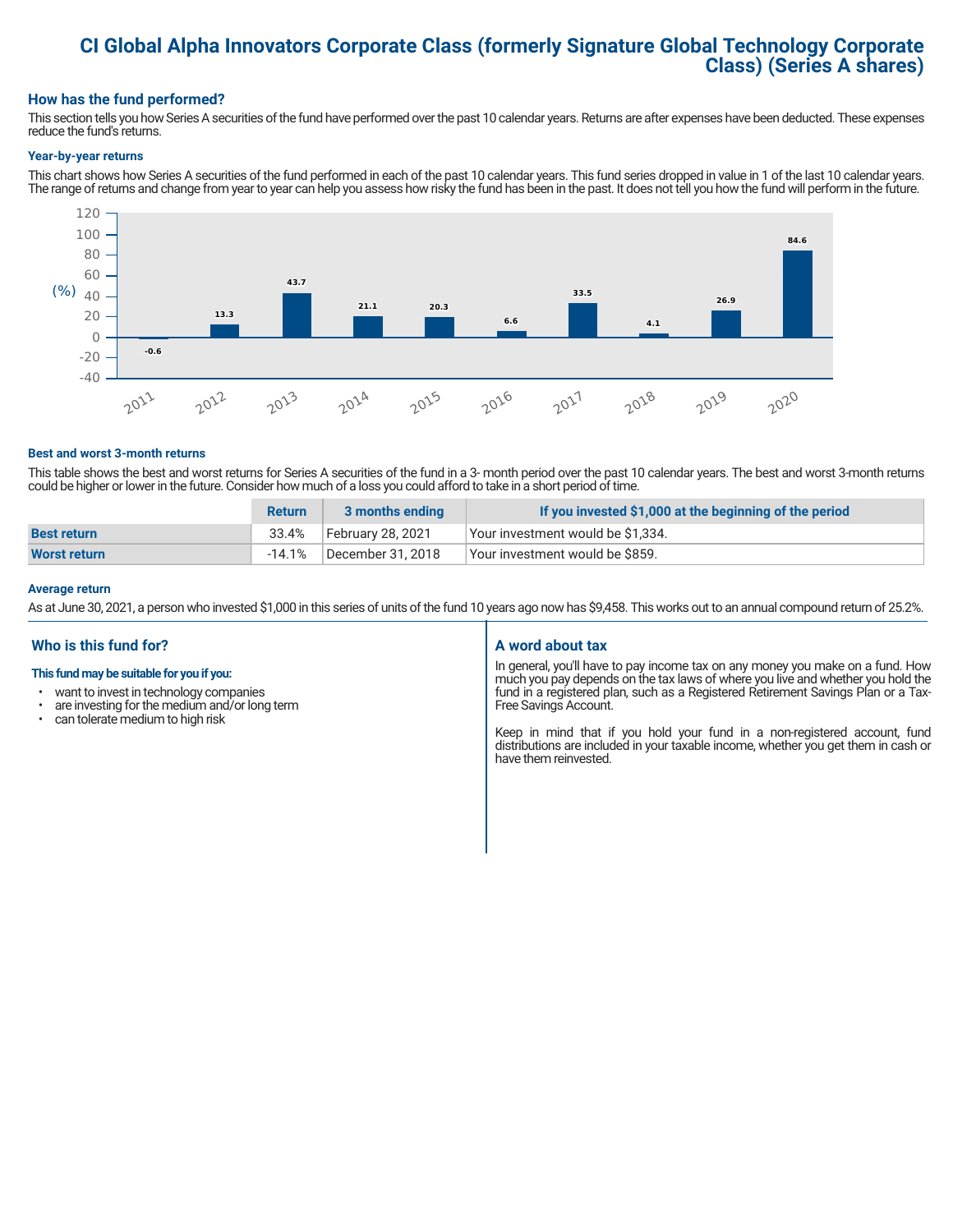# **CI Global Alpha Innovators Corporate Class (formerly Signature Global Technology Corporate Class) (Series A shares)**

# **How much does it cost?**

The following tables show the fees and expenses you could pay to buy, own and sell Series A securities of the fund. The fees and expenses — including any commissions — can vary among series of a fund and among funds. Higher commissions can influence representatives to recommend one investment over another. Ask about other funds and investments that may be suitable for you at a lower cost.

# **1. Sales charges**

You may have to choose a sales charge option when you buy Series A securities of the fund. Ask about pros and cons of each option.

| What you pay                           |                                                     | <b>How it works</b>                                                                                                                                                                                                                                                                   |
|----------------------------------------|-----------------------------------------------------|---------------------------------------------------------------------------------------------------------------------------------------------------------------------------------------------------------------------------------------------------------------------------------------|
| in percent (%)                         | in dollars<br>$($ \$)                               |                                                                                                                                                                                                                                                                                       |
| Initial sales charge                   |                                                     |                                                                                                                                                                                                                                                                                       |
| 0 to 5.0% of the amount you buy        | \$0 to<br>\$50.00 on<br>every<br>\$1,000 you<br>pay | You and your representative decide on the rate.<br>The initial sales charge is deducted from the amount you buy. It goes to your representative's firm as a commission.                                                                                                               |
| <b>Standard deferred sales charges</b> |                                                     |                                                                                                                                                                                                                                                                                       |
| If you sell within:                    | \$0 to<br>\$55.00 on                                | The standard deferred sales charge is a set rate and is deducted from the amount you sell based on the initial cost and<br>number of those securities.                                                                                                                                |
| 1 year of buying                       | every<br>5.5%<br>\$1,000 of                         | When you buy the fund, we pay your representative's firm a commission of 5%. Any standard deferred sales charge you pay<br>when you sell the fund goes to us.                                                                                                                         |
| 2 years of buying                      | original<br>5.0%<br>cost you                        | You can sell up to 10% of your securities each year without paying a standard deferred sales charge subject to certain<br>restrictions ("10% free redemption right"). Your 10% free redemption right is reduced by the equivalent number of securities                                |
| 3 years of buying                      | sell<br>5.0%                                        | you would have received if you had reinvested any cash distributions you received during the calendar year. If you exercised<br>your 10% redemption right and redeem your securities before the standard deferred sales charge schedule has expired, your                             |
| 4 years of buying                      | 4.0%                                                | standard deferred sales charge on a full redemption would be the same as if you had not redeemed securities under your<br>10% free redemption right.                                                                                                                                  |
| 5 years of buying                      | 4.0%                                                | $\ddot{\phantom{0}}$<br>If you hold the fund in a non-registered account, if applicable, you can ask to receive cash distributions which are not                                                                                                                                      |
| 6 years of buying                      | 3.0%                                                | subject to standard deferred sales charges.<br>You can switch between standard deferred sales charge funds at any time without paying this sales charge. The standard                                                                                                                 |
| 7 years of buying                      | 2.0%                                                | deferred sales charge schedule will be based on the date you bought securities of the first fund and the rates and duration<br>of such schedule shall continue to apply.                                                                                                              |
| After 7 years                          | 0.0%                                                | Your securities will be converted into the initial sales charge option after the expiry of the standard deferred sales charge<br>schedule if you qualify for CI Prestige (and if available for your securities) and such securities will participate in CI Prestige.                  |
|                                        |                                                     |                                                                                                                                                                                                                                                                                       |
| Intermediate deferred sales charges    |                                                     |                                                                                                                                                                                                                                                                                       |
| If you sell within:                    | \$0 to<br>\$55.00 on<br>every                       | The intermediate deferred sales charge is a set rate and is deducted from the amount you sell based on the initial cost and<br>number of those securities.<br>When you buy the fund, we pay your representative's firm a commission of 4%. Any intermediate deferred sales charge you |
| 1 year of buying                       | 5.5%<br>\$1,000 of                                  | pay when you sell the fund goes to us.<br>You can sell up to 10% of your securities each year without paying an intermediate deferred sales charge subject to certain                                                                                                                 |
| 2 years of buying                      | original<br>5.0%<br>cost you                        | restrictions. Your 10% free redemption right is reduced by the equivalent number of securities you would have received if                                                                                                                                                             |
| 3 years of buying                      | sell<br>4.5%                                        | you had reinvested any cash distributions you received during the calendar year. If you exercised your 10% redemption right<br>and redeem your securities before the intermediate deferred sales charge schedule has expired, your intermediate deferred                              |
| 4 years of buying                      | 4.0%                                                | sales charge on a full redemption would be the same as if you had not redeemed securities under your 10% free redemption<br>riaht.                                                                                                                                                    |
| 5 years of buying                      | 3.5%                                                | If you hold the fund in a non-registered account, if applicable, you can ask to receive cash distributions which are not<br>subject to intermediate deferred sales charges.                                                                                                           |
| 6 years of buying                      | 3.0%                                                | You can switch between intermediate deferred sales charge funds at any time without paying this sales charge. The<br>intermediate deferred sales charge schedule will be based on the date you bought securities of the first fund and the rates                                      |
| 7 years of buying                      | 1.5%                                                | and duration of such schedule shall continue to apply.                                                                                                                                                                                                                                |
| After 7 years                          | 0.0%                                                | Your securities will be converted into the initial sales charge option after the expiry of the intermediate deferred sales<br>charge schedule if you qualify for CI Prestige (and if available for your securities) and such securities will participate in CI                        |
|                                        |                                                     | Prestige.                                                                                                                                                                                                                                                                             |
| Low-load sales charges                 |                                                     |                                                                                                                                                                                                                                                                                       |
| If you sell within:                    | \$0 to<br>\$30.00 on                                | The low-load sales charge is a set rate and is deducted from the amount you sell based on the initial cost and number of<br>those securities.                                                                                                                                         |
| 1 year of buying                       | every<br>3.0%<br>\$1,000 of                         | When you buy the fund, we pay your representative's firm a commission of up to 2.5%. Any low-load sales charge you pay<br>when you sell the fund goes to us.                                                                                                                          |
| 2 years of buying                      | original<br>2.5%<br>cost you                        | If you hold the fund in a non-registered account, if applicable, you can ask to receive cash distributions which are not<br>subject to low-load sales charges.                                                                                                                        |
| 3 years of buying                      | sell<br>2.0%                                        | You can switch between low-load sales charge funds at any time without paying this sales charge. The low-load sales<br>charge schedule will be based on the date you bought securities of the first fund and the rates and duration of such                                           |
| After 3 years                          | 0.0%                                                | schedule shall continue to apply.<br>Your securities will be converted into the initial sales charge option after the expiry of the low-load sales charge schedule if                                                                                                                 |
|                                        |                                                     | you qualify for CI Prestige (and if available for your securities) and such securities will participate in CI Prestige.                                                                                                                                                               |